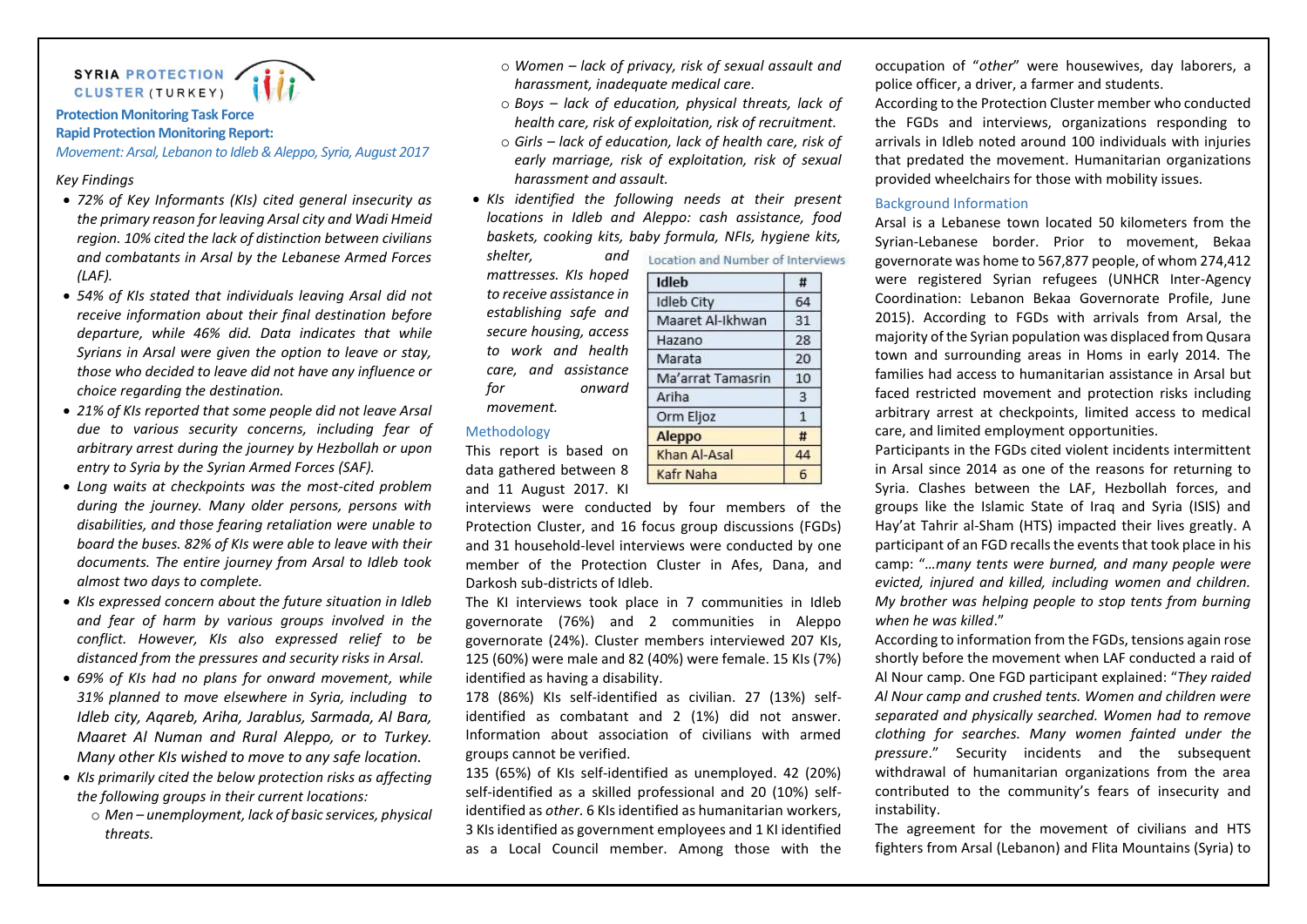Northwestern Syria was reached between the Government of Syria (GoS) and the Lebanese government's General Security Directorate. Movement from the area began on 1 August and continued until 4 August 2017, during which 4,905 individuals moved to Idleb and Aleppo governorates



of Syria (OCHA Sitrep: Turkey | Syria: Response to the Evacuation from Arsal/Flita Mountains to North-western Syria, 11 August 2017; CCCM Cluster Turkey Hub: Cross-line displacements from Arsal Camps as of 14 August 2017).

### Protection Risks Faced **During Movement**

Of the 207 respondents, 66% moved from Arsal City and 34% moved from Wadi Hmeid region of Arsal. The majority of KIs left due to general insecurity, followed by one or more of the following reasons: lack of distinction between civilians and combatants in Arsal by the LAF, not my choice, poverty, lack of services, family reunification, and because it was the



choice of the head of the household. 1 KI stated that they left due to mistreatment by the LAF.

Of those surveyed, male KIs were more likely to cite reasons of general insecurity, lack of distinction between civilians and combatants, and family reunification, while female KIs were more likely to cite poverty and lack of services. 3 female KIs reported that they left Arsal because it was the decision of their head of the household.

54% of KIs reported that they did not receive information about their destination in Idleb before leaving their location, while 46% of KIs reported that they did. Those who received information were mostly informed by armed actors and local committees. 34% of those who received information about their destination were told that they were "traveling to Idleb, a safe location, where families will have access to shelter, and food." 78% of KIs left with all members their family.

According to the FGD findings, Arsal residents waited for around 14 hours for the first buses to depart. The buses travelled from Arsal to Hama via the Arsal-Qalamun highway. At the exchange point in Hama, individuals transferred to different buses for the remainder of the journey to Idleb. Hezbollah forces accompanied the buses until Hama. Humanitarian organizations provided food and assistance during stops. The buses were received by humanitarian organizations upon arrival.

### Problems Experienced **While Boarding the Buses**

19 KIs (9%) were separated from their family members during the journey from Arsal. KIs experienced separation due to crowding and chaos while boarding the buses as well as due to the prioritization of certain groups such as the injured, elderly, women and children during boarding. Separation of families also took place during the journey. Additionally, 2 KIs stated that they left Arsal alone because their families did not want to leave Arsal. 1 KI explained that he was separated from his family members during his initial displacement from Qalamun to Arsal and has not reunited with them since. While 15 KIs reported having found their family members at the time of the interview, 4 KIs were still in search of them.

58% of KIs were accompanied by children under the age of 18. Members of the Protection Cluster identified one unaccompanied adolescent boy. This KI, a male between the ages of 15 and 18, reported that he left Lebanon fearing arrest while his family remained behind.

Who Could Not Join the Evacuation Buses?



The following groups experienced the most challenges in accessing buses: older persons (37%), persons with disabilities (36%), and *other groups*, who experienced fears about the journey (21%). KIs explained that although some individuals and families wanted to leave Arsal, they were concerned about facing security risks during the journey such as arbitrary arrest, and/or attacks on the buses. Some community members chose not to leave due to concerns about the conditions in Idleb. One KI explained that civilians feared arrest by Hezbollah or the GoS during the journey. Another KI explained that although some families wanted to leave, ultimately they remained in Arsal because they wish to remain close to their relatives detained in Lebanese prisons. One KI explained that several families in their community chose to stay because they were not allowed to Problems While Boarding the Buses

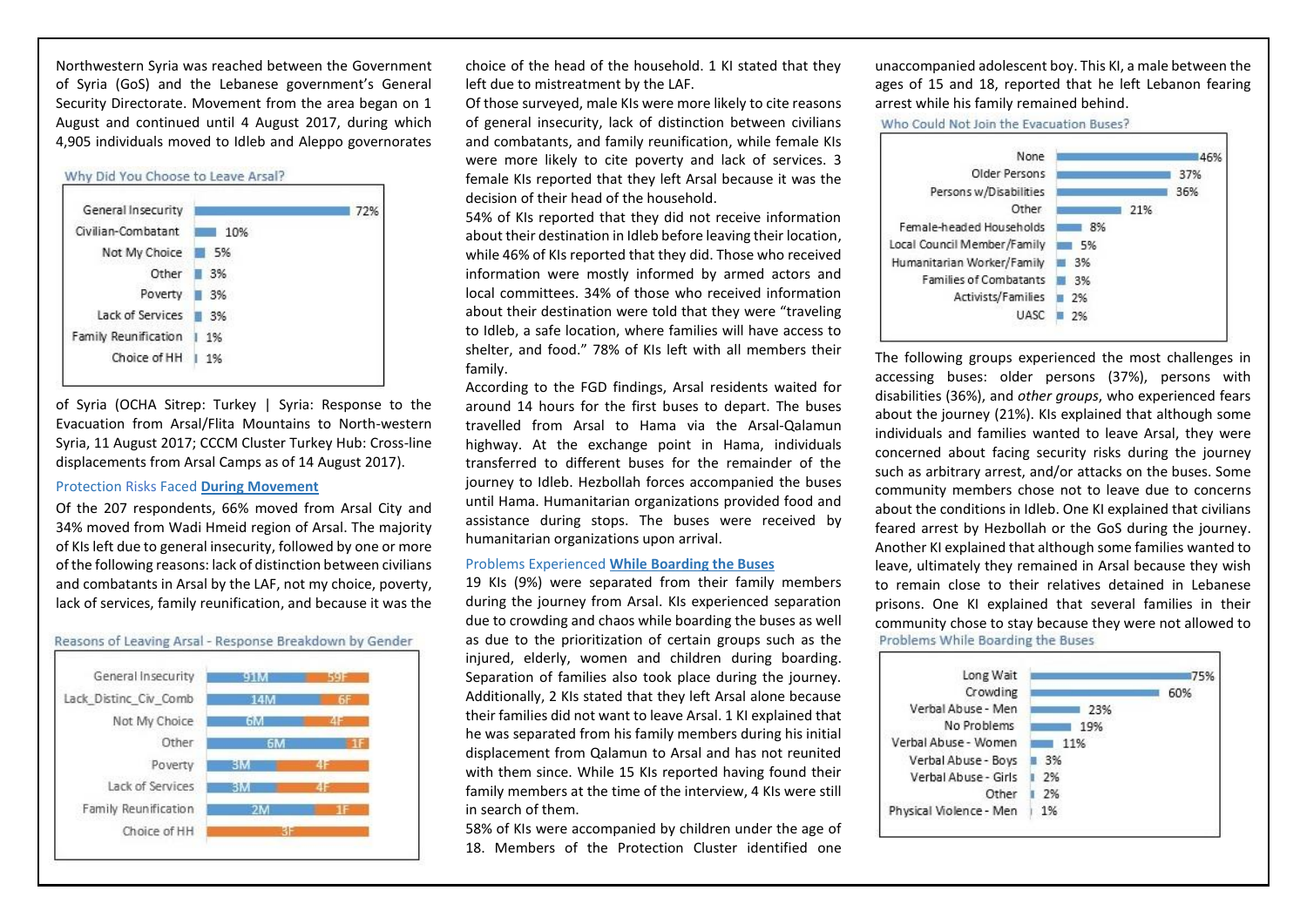take their belongings. Departing families were permitted to take only clothing with them.

19% of KIs stated that they did not experience any problems while boarding the buses. The remaining KIs described the following problems: long wait (75%), crowding (60%), verbal abuse toward men (23%) and verbal abuse toward women (11%). Verbal abuse towards boys (3%), and girls (2%) was also reported. 2% of KIs described severe heat and crowding while boarding the poor-quality buses.

### Problems Experienced **During the Bus Ride**

Long waits at checkpoints was the primary problem during the trip mentioned by 61% of KIs. Male KIs were more likely to report long waits at checkpoints than female KIs (62% male and 48% female). During these long waits, individuals suffered from heat as they were often not permitted to open the windows and doors of buses. FGD participants expressed a greater fear of Hezbollah forces than of the SAF. A small number of KIs stated that men (4 KIs) and boys (1 KI) were pulled off of buses and were not allowed to re-board. In one case, a KI's 25-year-old son was taken by the SAF enroute to Arsal. 38% of KIs stated that they did not experience any problem during the bus ride.

Physical violence was reported by one KI, who witnessed an individual being subjected to physical violence and humiliation by the SAF at the Flita checkpoint near Homs. Participants in the FGD also indicated that individuals experienced humiliation and violence by Hezbollah forces during the journey to Idleb.

### Documentation

While 82% of KIs stated that they were able to leave with their identity documents, 18% stated that they were not. 47% of KIs hold a national ID, 18% hold a family booklet and 2% hold a passport. 14% have other types of documents such as civil registry records, marriage contracts, driver's licenses and UNHCR registration documents. The majority of KIs who stated that they left with their identity documents were male (55% male, 45% female). 3% stated that IDs were taken or photographed by armed forces. FGD participants indicated that some individuals lost their documents during the movement.

### Explosive Hazards

3 KIs (1%) stated that they experienced mines or explosive hazards on their way to their present location, for example in the Khan Al-Asal community of Aleppo. Risk of mines and explosive hazards was identified as a current protection risk for all demographics in Jebel Saman community of Aleppo. These responses are consistent with findings which indicate that explosive hazards present risks in Al Shamali, Al Gharbi and Al Janoubi communities of Idleb and Kafr Naha and Khan Al-Asal communities of Aleppo (Update by UNMAS August 2017).

## Protection **Risks Faced Post-Movement**

#### Main Risks at Present Time



Overall, many KIs have significant concerns about their future in Idleb. The following describes the main risks that women, girls, men, boys face at the present time, according to the perception of all KIs.

**Men:** The most frequently mentioned risk for men was unemployment. Both male and female KIs fear that men will be unable to find employment and provide for themselves and their families in Idleb. Although restrictions in freedom of movement in Arsal did present barriers, men still had some access to work in agriculture, construction, and labor in Arsal. KIs fear that they will not have any access to these types of work in Idleb. Lack of access to basic services such as food, shelter and health care was also frequently identified as a risk for men. Additionally, there were

concerns about security and safety due to aerial bombardments and clashes between armed groups. Men identified risks of kidnapping, detention, harassment, abuse, and murder as additional risks for men in Idleb. Recruitment as a risk for men was identified by female KIs. **Boys:** Lack of education was the major risk identified for boys by KIs. Additional risks include lack of security due to aerial bombardment and clashes, and lack of access to health care. The risk of boys being recruited by armed groups was mentioned by 5 KIs: 4 female and 1 male. **Women:** Risks of insecurity, poverty and lack of access to services were noted as primary concerns. Additional risks include lack of privacy at their new location and the risk of harassment, sexual assault, and exploitation. KIs believe that these issues may arise due to living in close quarters with many other people. Female KIs also reported concerns about women's access to maternal health care.

**Girls:** Just as with boys, lack of education was identified as the primary risk for girls. Lack of security and lack of access to basic services and health care were also identified by KIs. An additional risk identified for girls was early marriage. As with women, risks of exploitation, sexual assault and harassment were identified.

The majority (60%) of KIs stated that women and girls do not have access to goods to meet their basic hygienic needs.

# Present Needs

KIs have identified the following needs at their current locations in Idleb and Aleppo: cash assistance, food baskets, cooking kits, baby formula, NFIs, hygiene kits, baby diapers, adult diapers for the disabled, shelter, and mattresses. KIs hope to receive support to identify safe and secure housing, access to work and health care, and assistance for onward movement. KIs request humanitarian organizations to ensure fair distribution of goods and services, to avoid duplication of services to some groups while others may not receive enough assistance. Many of the KIs who reported present needs were male, however, both male and female KIs reported the variety of needs mentioned above. KIs who reported most needs are located in Idleb city, Youth Housing being the most mentioned location. KIs in Aleppo were more likely to request assistance for onward movement to Turkey.